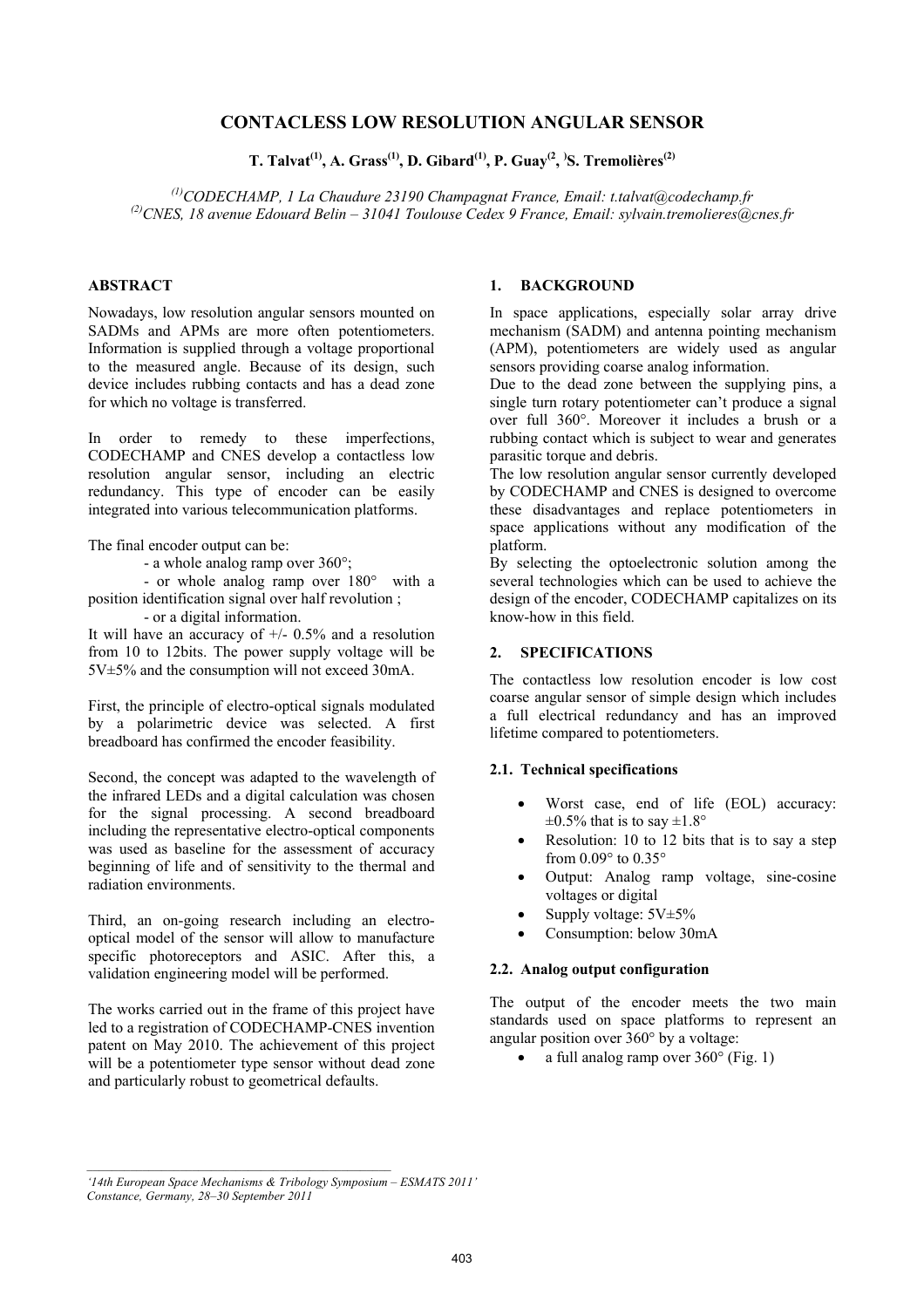

*Figure 1. Output for a full analog ramp over 360°* 

• a full analog ramp over 180° associated with a switch signal (Fig. 2)



*Figure2. Output for a full analog ramp over 180° associated with a switch signal* 

#### **3. WORKING PRINCIPLE**

The encoding technology relies on polarimetry:



*Figure 3. Modulation of illumination by two polarizers* 

As shown in Fig. 3, the incident unpolarized light coming from the emitter (1) goes successively through a moving polarizer (2) integral with the rotor, and a

fixed polarizer (3) integral with the stator and ends it path on a photoreceptor (4) which converts it into an electrical current (photocurrent).

The photoreceptor's illumination is modulated by the angle between the axes of the two polarizers according to Malus' law:

$$
I = I_0 \cdot \cos^2 \theta \tag{1}
$$

According to Eq. 1 the photoreceptor illumination is a 180° period sinusoidal function of angle between rotor and stator.

# **3.1. Constitution of the encoder**



*Figure 4. Signal generation principle* 

By a similar principle (Fig 5) a multi-sectored polarizer (3') with an angular shift of 45° between two adjacent sectors associated with a multi-channel photoreceptor 4' to 7) creates a system of four photocurrents in phase-quadrature.



*Figure 5. Signal shaping and processing* 

A differential amplification converts it into two reference sine and cosine voltages. The output angle is calculated from the two previous signals by digital processing and the output voltage is obtained by a digital to analog conversion.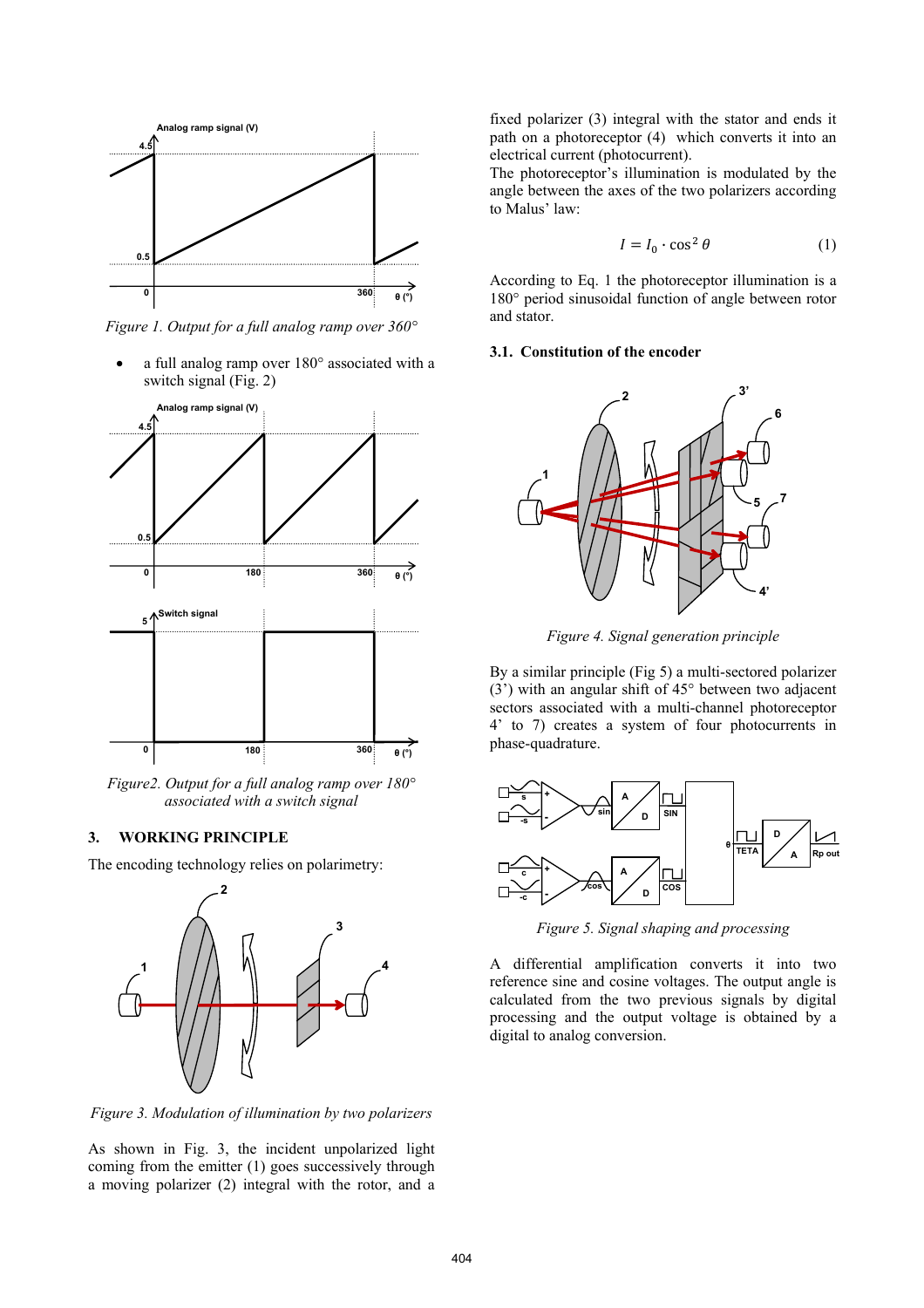### **4. ASSESSMENT**

The concept of a polarimetric angle encoder is evaluated through the plan presented in Fig. 6.



*Figure 6. Assessment plan* 

## **4.1. Feasibility**



*Figure 7. First breadboard model* 

The feasibility of an angle encoder based on the digital treatment of analog electric signals generated by a system of polarizers has been established by basic simulations and verified on the fist breadboard model (Fig. 7).

## **4.2. Accuracy and robustness to geometrical defects**



 *Figure 8. Second breadboard model, sub-version A* 

The beginning of life (BOL) accuracy and the effects of geometrical defects have been assessed on the version A of the  $2<sup>nd</sup>$  breadboard model (Fig. 8) which works with near-infrared emitters and is adapted to geometrical test.

The nominal accuracy is  $\pm 0.6^{\circ}$ , that is to say  $\pm 0.17\%$ 

No significant alteration of accuracy is noticed for:

- an air gap (distance between the rotating and the fixed polarizer) decreased by 2mm
- a 2mm mechanical eccentricity of the rotating polarizer

A 5° tilt of the rotating polarizer induced a slight increase in the peak to peak error.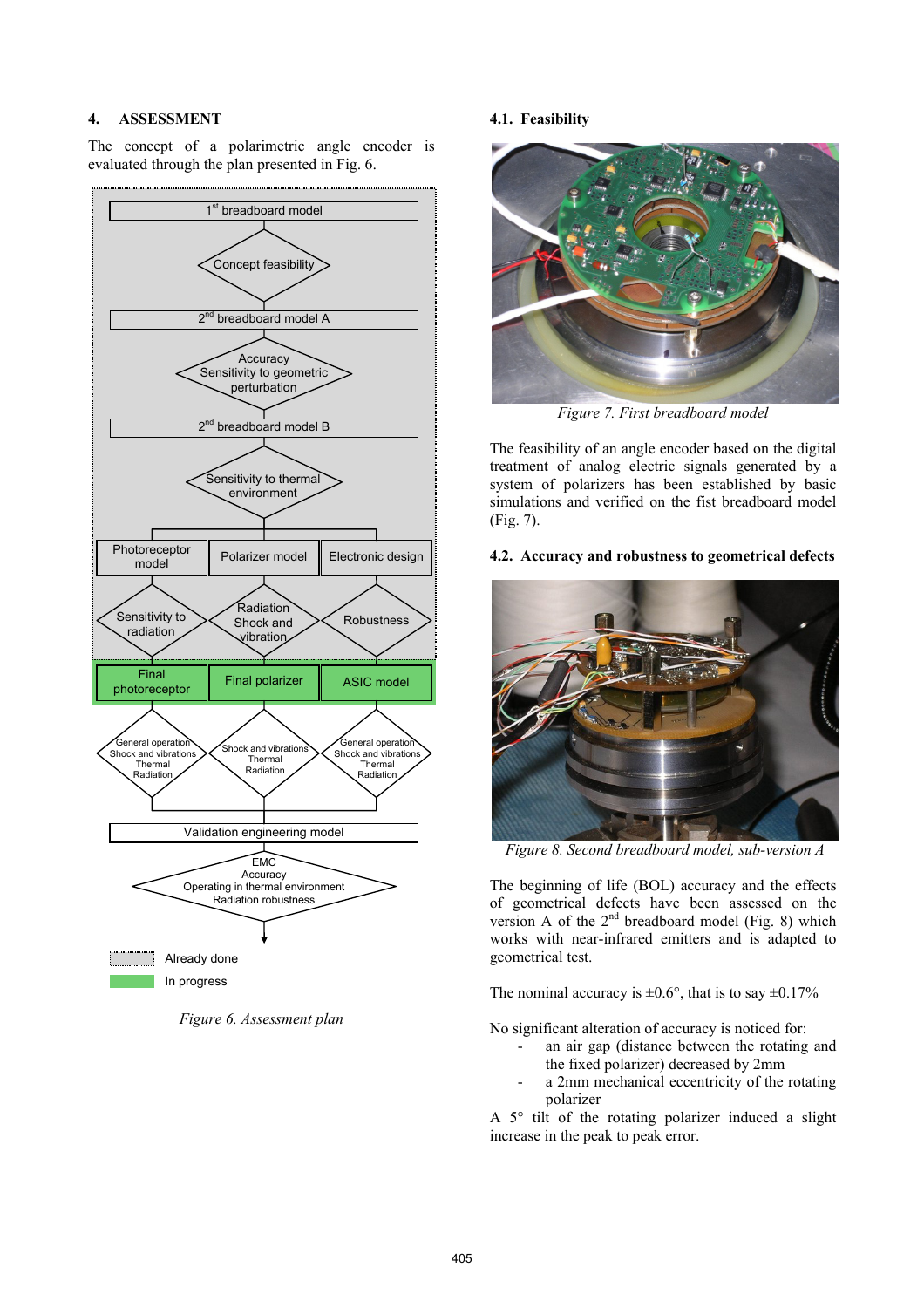

*Figure 9. Geometrical defects effect on encoder's accuracy* 

This step of the assessment (Fig. 9) shows that the BOL accuracy fits with the EOL requirement, and highlights the robustness of the polarimetric encoder to geometrical defects.

### **4.3. Operation and accuracy in thermal environment**



*Figure 10. Second breadboard model, sub-version B* 

The sensitivity to environmental perturbation have been assessed on the version B of the 2<sup>nd</sup> breadboard model (Fig. 10) including photodiodes whose behavior in thermal environment is representative of the final encoder.

Fig. 11 shows the evolution of the peak to peak error during thermal cycling which slightly affects the precision of the encoder.



*Figure 11. Evolution of encoder's accuracy during thermal cycling* 

Thermal cycling doesn't affect the operation of the encoder and has only little impact on its accuracy.

# **4.4. Radiation**

The evaluations of radiation effect on polarizing elements and on photoreceptors have been conducted separately.



*Figure 12. Rotating polarizer on its holder* 

Optical characteristics (transmittance and contrast) of a polarizing element representative of the final encoder (Fig. 12) were measured before and after irradiating it with ionizing dose (100krad) and proton flux  $(1.4\times10^{11}$ protons/cm<sup>2</sup> at 100MeV).



 *Figure 13. Optical transmittance measurements before and after irradiation* 

Fig. 13 shows there's virtually no change in transmittance and contrast after an ionizing dose and displacement damage much higher than those at which the encoder would actually be exposed.

The photoreceptor's responsivity drifts in a radiation environment have been measured on representative photodiode samples.